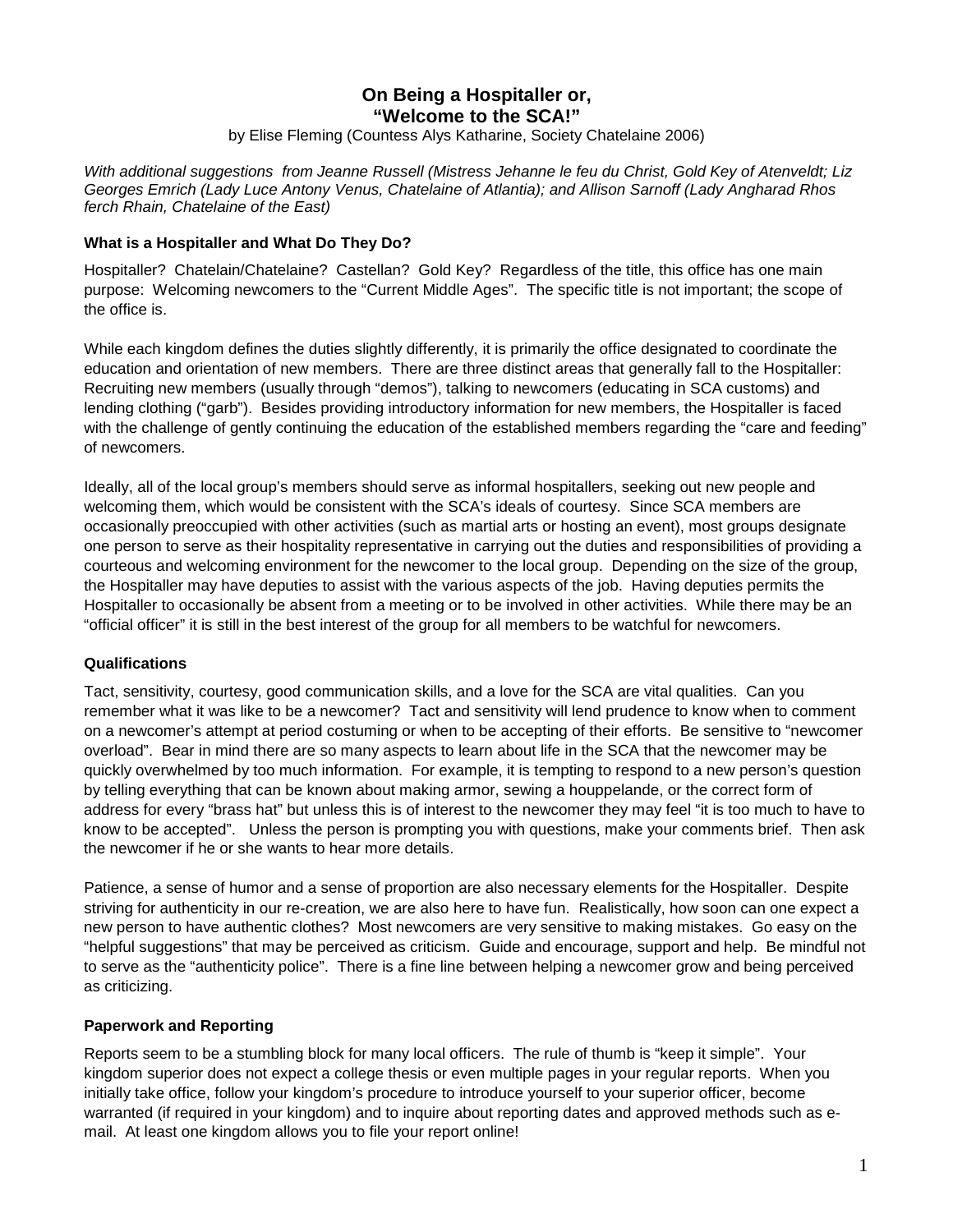Each kingdom superior may have a different outline of required information. In general, re-state your name, contact information and local group in every report. Discuss what you did since the last report (demos, events, newcomers spoken to, information used to represent the SCA), what you plan to do before the next report, any successes you may have had, and any problems or questions. If there was little activity, send in a report that says so in one or two sentences. The point is, send in *something!* Why? It gives your kingdom superior an idea of where there is – or isn't – activity regarding newcomers.

Even a report stating, "There is nothing to report", in essence is a report and lets the kingdom superior know all is well in your office. When several reports in a row have not been received (the policy varies from kingdom to kingdom), the Kingdom Officer may become concerned that the Hospitaller's Office is not being represented for the group and the newcomers' needs are not being met.

Reports help you plan. Take the time to assess what you have done and then make plans for the next reporting period. Planning is the key to success in any job, and this is no exception.

Local officers: Reports are your kingdom superior's way of keeping in touch with your group. Try to respond with several sentences rather than just saying "Fine" when asked, for example, how a demo went. The report is a chance to inform your kingdom superior about the activities of your group as they pertain to hospitality. Do you have difficulty convincing people to participate in demos? Ask your kingdom superior. Want to start a collection of loaner "garb"? Ask your kingdom superior for suggestions. Your kingdom officer is there to help, but can't help you unless you communicate!

Kingdom (or Principality) superiors: Keep in mind that it is not easy to maintain the energy level necessary to greet newcomers on a continual basis without some kind of feedback from you. It takes little effort to send a quick e-mail response saying "Received. Thank you!" when you get an e-mail report. If you can read the report and make a brief comment such as "Sounds like everyone had fun at the demo" or "What did you include in your new handout?" then the local officer will believe that someone actually reads all those reports and they don't fall into some black hole!

Reports can offer clues that the local officer is beginning to suffer burn out - which is rarely recognized by the individual! Consistently late reports, terse reports or no reports often indicate that there is a problem that needs to be addressed. If you, as an officer at any level, begin to dread handling some of the aspects of your job, then you may wish to think about whether you are starting to burn out. Seek advice from your friends who know you. Consult with your superiors about either taking a deputy or stepping down. Working with newcomers is a demanding job and needs the best that you can give!

And finally, keep in mind that the local officer's report helps the kingdom superior complete *his or her* report!

# **Local Meetings**

Keep an eye open for visitors. Welcome them. Introduce them to other SCA members including officers, guild heads, households, persons with similar interests, and local nobility as the group climate warrants. Bring them into the activity whenever possible. Give a brief description of the activities taking place. Answer any questions and suggest questions to them. Newcomers often report they don't know enough to be certain what to ask. Help them out! (There are two articles on SCA's website to assist with ideas for questions: "Advice to Newcomers", and "Newcomers are Nice: Advice for Established Members". (See "Resources" for the URL.)

Provide a sign-up sheet for newcomers to contact them about upcoming meetings. Have them check off any activities of interest to them. If you have two or three newcomers, do a mini-"Welcome to the SCA" session. (This helps newcomers to feel less "on the spot" and gives them someone to share the adventure.)

One way to help people feel comfortable in the SCA is to offer materials explaining various customs and activities. They have just entered a whole **new** world. Include such things as: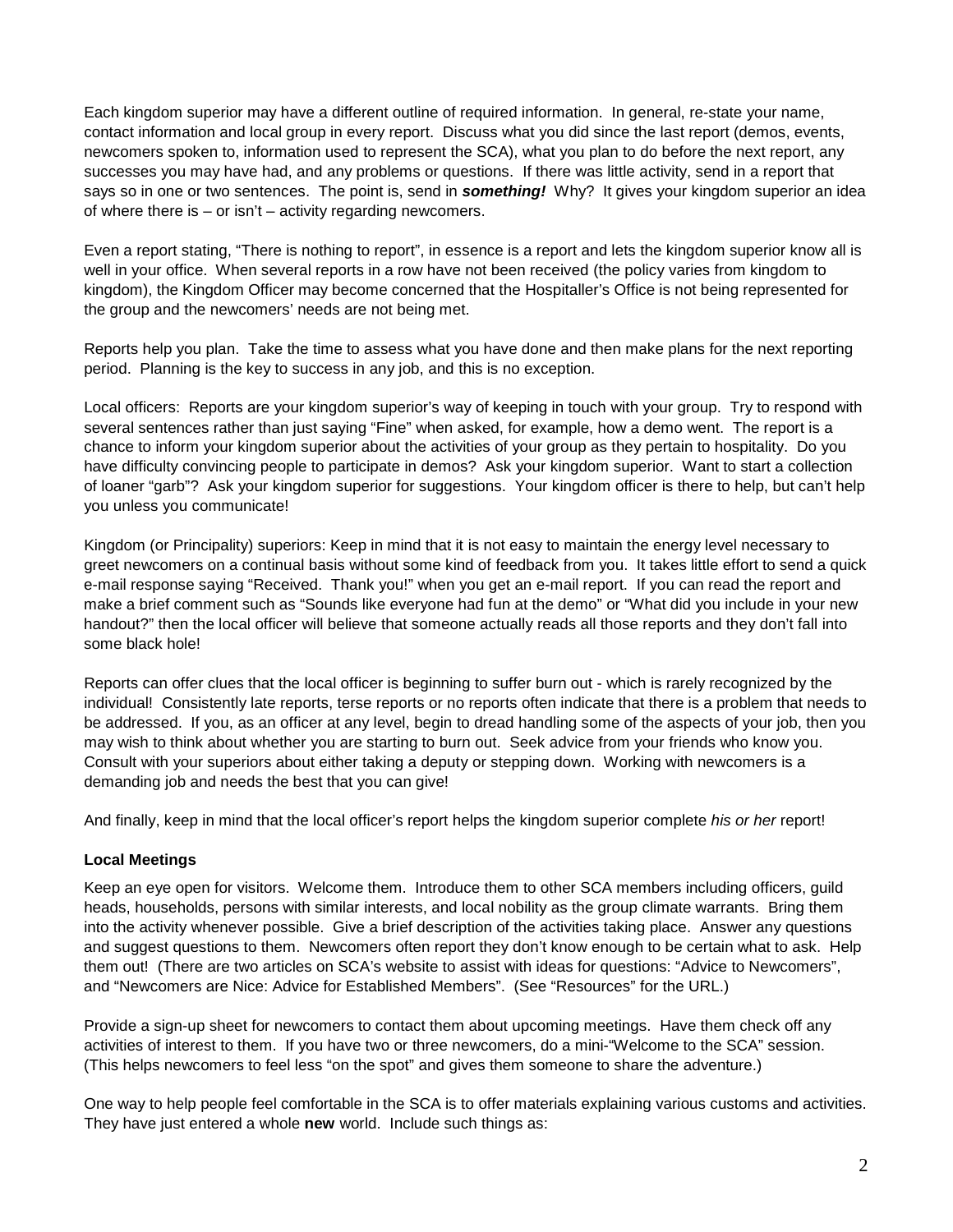- A "welcome" letter from the Seneschal or Hospitaller, including group officer or guild head contact information and meeting times and places,
- A glossary of common SCA terms and definitions (available on the Newcomers' website See Resources),
- The URL for the main SCA website [\(www.sca.org\)](http://www.sca.org/) or the Newcomers' website,
- and your Kingdom website's URL, • A local newsletter,
- How to make basic clothing and where to find inexpensive materials.

You can tailor the materials to suit the activities of your group. For example, if the newcomer is interested in dance and your group has a dance guild, you could add a list of dance terms as well as information on when and where the guild meets. Make sure to include information that is relevant to the SCA in general as well as information that is specific to your group. If the newcomer is interested in martial arts, you might include a list on "how to authorize", necessary safety equipment, and safety rules for the specific style of combat.

If a particular meeting is being held "in garb" or for a newcomer's first event, help provide loaner clothing. You needn't have an extensive wardrobe, especially if your group is small. We would like the newcomer to feel important! So, even if the clothing has been contributed to the group's stores, please make certain it is clean, in good repair, and something you would not be embarrassed to wear if attending your first event. Sometimes theatrical costumes can be altered for SCA use. Another option is to make simple clothes, especially if your group is willing to donate the materials and the labor. Shop at thrift stores for bedspreads, curtains or tablecloths that look "period", are low cost, and are easy to transform into tunics, pants or skirts. At fabric stores, shop in the "irregulars and mis-dyed" section. T-tunics and tabards work well for both men and women. Belts and pouches help complete the outfit and can be made from scraps. Have a selection of all sizes, especially for larger people and children. Be careful of including overly elaborate clothing or items that are difficult to clean. Have an auction at a local event with the proceeds going for purchasing inexpensive fabric. Then, hold a class on making basic garb. You get to educate your newcomers and build up your clothing collection with simple donations.

There is a fine line between being accessible to the newcomer and being over-solicitous. Some people need frequent contact because they are more timid. Some may have come to the meeting by themselves. Others may find constant contact to be annoying. Introduce the newcomer to several other persons in the group so they may feel comfortable if they attend an activity you cannot. The newcomer will also feel more welcome if other people recognize them besides just you. Until the newcomer isn't "new" or has friends within the group and seems established, continue to greet the newcomer with a "hello" each meeting.

Still another fine line exists between doing "all the work" in seeking out information for the newcomer versus not providing enough assistance. A person truly may not know where to go or may be too shy to ask someone "important". Make a mental or written note to check back later with the newcomer to learn if they found the answer, especially if you offered to find the contact information or assistance in the original conversation. Newcomers need to know that someone is interested in them.

Large or in-grown groups sometimes give the impression they do not need newcomers, which can severely hurt the health of the established group. The first few meetings may seem almost an initiation rite to see if the newcomer can weather the indifference. While the perceived indifference may not be intentional, the newcomers may reciprocate the "indifference" and never come back again. The new people a group attracts may be valuable to your group's continued growth, by bringing soon-to-be-developed skills, talent, energy and a fresh perspective.

# **Newcomer Orientation**

In general, each kingdom charges the Hospitaller with the responsibility for the education, orientation and preparation of the newcomer into the customs, courtesies, and culture of the Society. This is often done on a one-to-one basis simply by chatting with the new person at several meetings. This is a most important and frequently challenging job. The key to success is to get new people involved as well as making them feel welcome.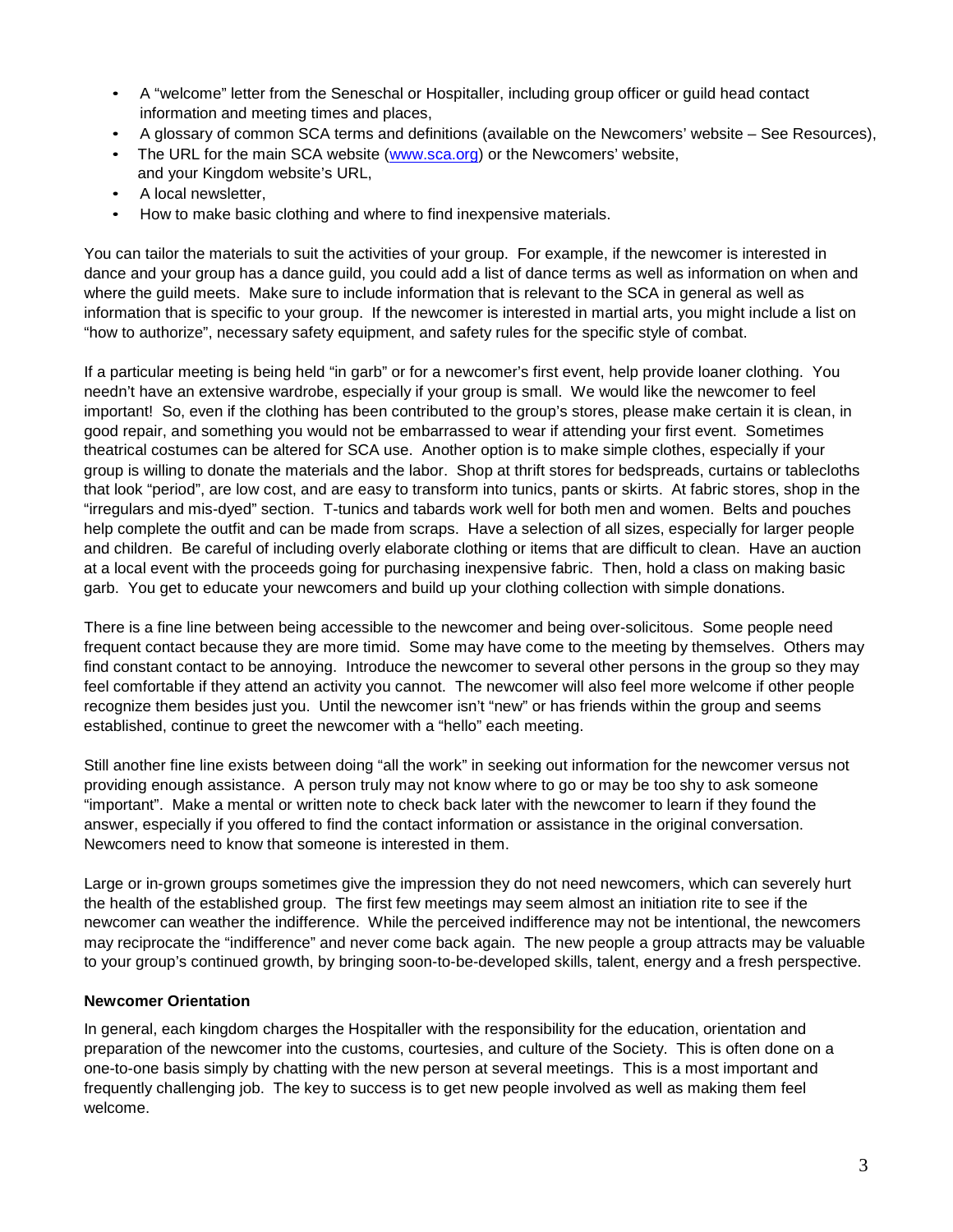If your group receives several new members at once (as often happens on university campuses) you might prefer to hold specific newcomer sessions. You should not necessarily be expected to be the teacher but you certainly can organize the activity. Use the strengths of your group. Ask local nobility or peers to speak. Utilize the group's officers and guild heads. Deputies may also feel more included and important if asked to hold the newcomer session.

Some topics to consider are listed below. This is neither a complete nor a detailed list of everything that could or should be covered. It can serve, however, as the beginning of a checklist when you are working with newcomers.

- What is the SCA? Background, brief history, general purpose
- Being a paid member; types of membership
- Local activities, local organization, officers
- Making "garb"
- Basic heraldry; choosing a name
- Going to an event; what to take (i.e. feast gear, lunch, chair); what to expect (tournaments, court, etc.)
- Manners, courtesies, what to do (or not do), what to wear (or not wear)
- Customs: local and kingdom
- Protocol: forms of address, "brass hats"
- Starting basic research; library and/or web resources
- Fighting/archery
- Crafts and skills practiced locally
- Dance, music
- Calligraphy, illumination
- Households
- Awards: local and kingdom

### **Additional Newcomer Activities**

You may prefer to have a special "newcomers' guild" or "newcomers' household" to provide support and education through a closer-knit, but temporary, circle. Some groups have found a "graduation ceremony" to be effective in helping the newcomer feel he or she is an established and welcome member. If your group receives and retains new members, and if the new members seem active and are included in group events, then you are being effective in your job. Some groups use a system of "mentors", matching up a new person with an experienced member for a few months. The experienced person can answer questions, help the newcomer prepare for an event, introduce the newcomer to other members, etc. This is especially effective if the newcomer joins the group prior to a large SCA event. Mentors can provide a wonderful opportunity to learn about the SCA in an SCA environment. Mentors can assist in appropriate introductions to persons and customs.

Encourage activities that help both newcomers and experienced members to interact. These can include garbmaking sessions, cooking, a class on calligraphy, the group's preparation for an SCA event, or any hands-on activity. One group hosts a "mock event" for newcomers with an introduction to martial activities as well as a minifeast where the new people are seated next to more established members. Sometimes they hold a "mock court" or dancing to end the evening and show the newcomers what to expect at upcoming events. The mini-event is an opportunity to explain what to take to an event and how to act. It is never too early to educate the newcomer regarding expected standard of behavior, and may alleviate the "fright" and pressure of a full first event.

With increased travel expenses consider planning car pools for new members. Take a van-full to (for example) Crown Tourney, complete with a brief tour of the site, an explanation of what will occur on the field, what to expect at Court, as well as who or what some of the "hats" and traditional symbols are at the event.

Invite the new members to do some non-SCA activities with local SCA members such as a movie night, a pizza party, or joining a group for a snack after the meeting. Give the new people a job to do and get them involved in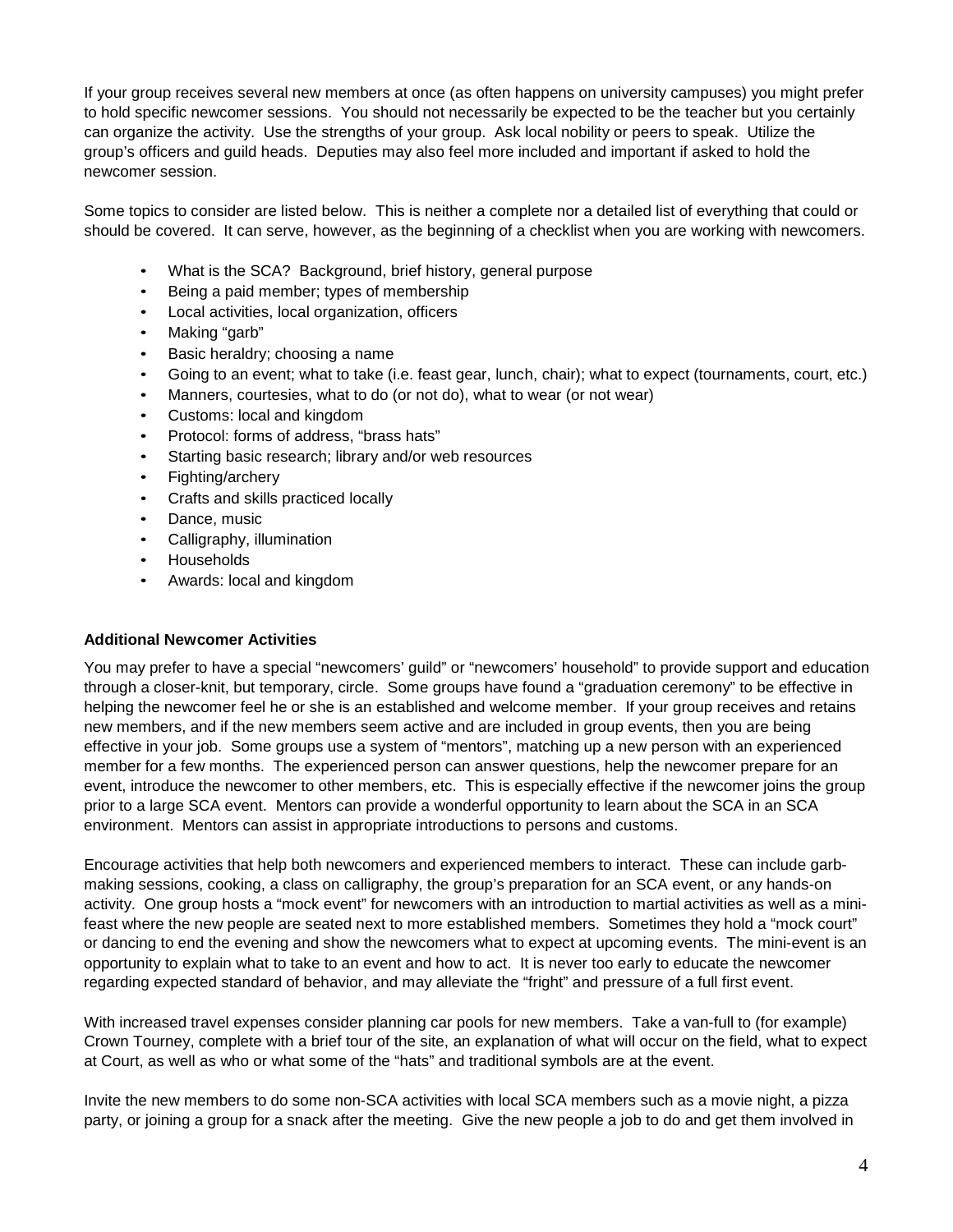what is happening. If you are planning an event, invite them to help with the pre-cooking or the chopping of vegetables in the kitchen. Ask for their help with a specific activity such as assisting the gate steward. Beware, however, of putting a new person into an office just because you have a vacancy. Some new people are experienced enough in the modern world to take on such responsibilities but most newcomers need some time to become familiar with the SCA before taking on an SCA office and responsibilities.

If the newcomers are a family, remember to include the children. Work with your group's other officers to learn about activities of interest to everyone. Youth combat activities are now common in many kingdoms. Period dance can be accomplished by just about any age if the instructor is patient! Work with your group's (or your kingdom's) Minister of Youth to provide education and orientation for all members of the family into the SCA. (The SCA Chatelain's web page has an article on "Your Teenager and the SCA – Some Answers for Parents". (See "Resources" for the URL.)

Do not expect everyone to have the same SCA interests. College-age members will often have very different interests from older members. Respect those differences and let people be themselves. Level of activity and participation is also to be considered. Some newcomers may not be able to participate on a continual basis but are still interested when their schedule permits. All persons should participate in the SCA at the level in which they feel comfortable.

Newcomers to your group from other kingdoms can be a special challenge. Generally they need little orientation as to how the SCA works. However, they may need information about how your specific kingdom functions. Consider discussing the sumptuary laws of your kingdom, regulations governing fighting styles and equipment, arts and sciences competitions, entrance rules for Crown Tourney, etc. Introduce them to the officers to offer specific support information. Basically, the same ideas work for helping the transplanted member feel at home. New member information sheets, (minus the general information on the SCA) with the local officers' contact information and group activities can be helpful. Getting the experienced SCA member involved is usually easy but is still important or they may drop out of your group. One way to begin their involvement is to encourage a discussion with them as a source for "interkingdom anthropology". Ask, "How was this done in your previous group/kingdom?" If there are things of substantial difference, use that as a way to explain how customs are in your area and gently introduce them to their new "home".

If someone from your group is moving to another kingdom, remind them to use the SCA's web site to find the new kingdom's web site and to locate a group in their new area. Suggest they contact the new kingdom's Hospitaller or Chatelain for additional assistance or if the resources are available to you, offer to assist by introduction.

# **Helping Your Group Accept New Members**

In an ideal Society this would not even come up for discussion. We would all be eager to see new people interested in the Middle Ages just as we are interested in the Middle Ages and Renaissance. However, some groups experience difficulty in accepting new people. A group that does not grow will eventually stagnate. Here are some suggestions to help your group assimilate newcomers.

- Have a populace meeting before recruiting and ascertain whether the group is willing to help the new people who may show an interest in the SCA. Encourage everyone to talk to the newcomers and help them feel welcome.
- Ask the established members what helped them feel welcome when they were new to the SCA. This may give you ideas as well as remind the established members what it feels like to be new.
- Provide the group with an article such as "Newcomers are Nice: Advice to Established Members" (See "Resources" for the URL) or reprint the article in the local newsletter. The article offers succinct suggestions on how to approach newcomer with questions such as "May I explain…", "Are you interested in…?"
- Help the group plan activities to encourage the interaction of both new and experienced members.
- Introduce the new member via an interview for the group newsletter including their interests, considered possible SCA names, possible period of interest for their persona, how they found the SCA, etc.